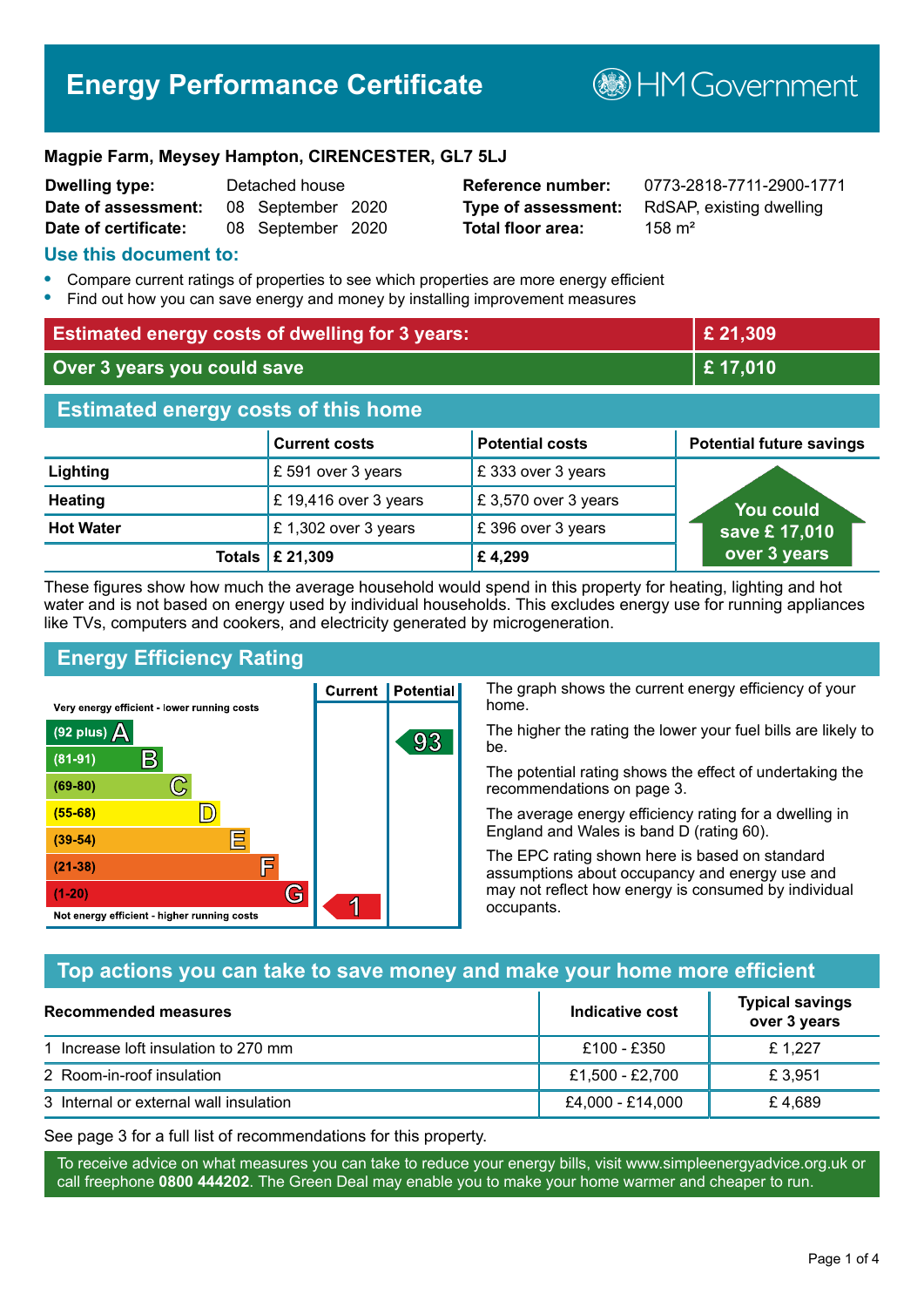**Energy Performance Certificate**

#### **Summary of this home's energy performance related features**

| <b>Element</b>        | <b>Description</b>                                        | <b>Energy Efficiency</b> |
|-----------------------|-----------------------------------------------------------|--------------------------|
| Walls                 | Sandstone or limestone, as built, no insulation (assumed) | *****                    |
|                       | Solid brick, as built, no insulation (assumed)            | ★☆☆☆☆                    |
| Roof                  | Roof room(s), no insulation (assumed)                     | *****                    |
|                       | Pitched, no insulation                                    | ★☆☆☆☆                    |
| Floor                 | Solid, no insulation (assumed)                            |                          |
| <b>Windows</b>        | Some double glazing                                       | ★☆☆☆☆                    |
| Main heating          | No system present: electric heaters assumed               | ★☆☆☆☆                    |
| Main heating controls | None                                                      | *****                    |
| Secondary heating     | None                                                      |                          |
| Hot water             | Electric immersion, standard tariff                       | ★☆☆☆☆                    |
| Lighting              | No low energy lighting                                    | ★☆☆☆☆                    |

Current primary energy use per square metre of floor area: 740 kWh/m² per year

The assessment does not take into consideration the physical condition of any element. 'Assumed' means that the insulation could not be inspected and an assumption has been made in the methodology based on age and type of construction.

See addendum on the last page relating to items in the table above.

#### **Low and zero carbon energy sources**

Low and zero carbon energy sources are sources of energy that release either very little or no carbon dioxide into the atmosphere when they are used. Installing these sources may help reduce energy bills as well as cutting carbon. There are none provided for this home.

# **Your home's heat demand**

For most homes, the vast majority of energy costs derive from heating the home. Where applicable, this table shows the energy that could be saved in this property by insulating the loft and walls, based on typical energy use (shown within brackets as it is a reduction in energy use).

| <b>Heat demand</b>           | <b>Existing dwelling</b> | Impact of loft<br>insulation | Impact of cavity<br>wall insulation | Impact of solid<br>wall insulation |
|------------------------------|--------------------------|------------------------------|-------------------------------------|------------------------------------|
| Space heating (kWh per year) | 34.610                   | (2, 471)                     | N/A                                 | (7, 747)                           |
| Water heating (kWh per year) | 2,319                    |                              |                                     |                                    |

You could receive Renewable Heat Incentive (RHI) payments and help reduce carbon emissions by replacing your existing heating system with one that generates renewable heat, subject to meeting minimum energy efficiency requirements. The estimated energy required for space and water heating will form the basis of the payments. For more information, search for the domestic RHI on the www.gov.uk website.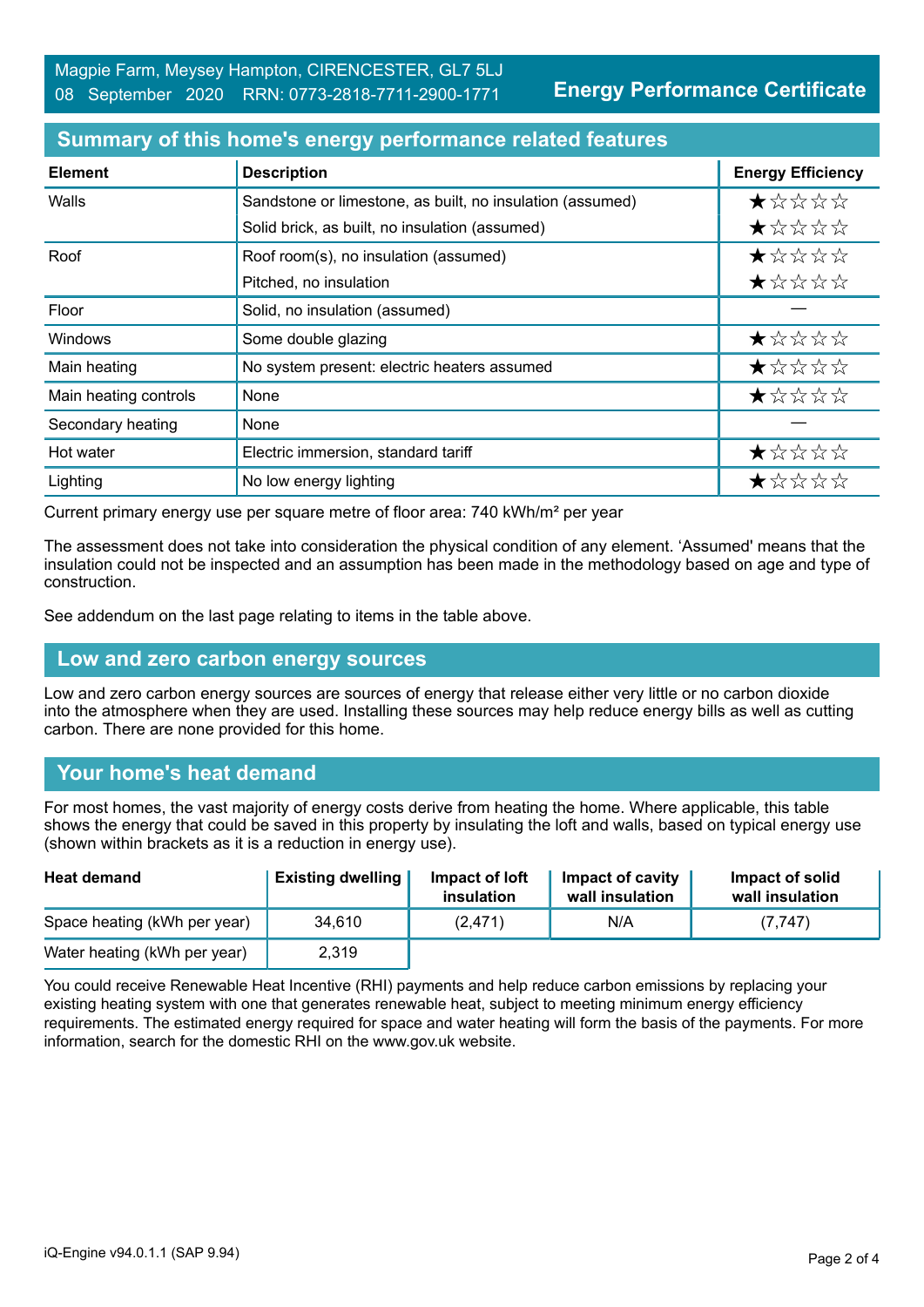## **Recommendations**

The measures below will improve the energy performance of your dwelling. The performance ratings after improvements listed below are cumulative; that is, they assume the improvements have been installed in the order that they appear in the table. To receive advice on what measures you can take to reduce your energy bills, visit www.simpleenergyadvice.org.uk or call freephone 0800 444202. Before installing measures, you should make sure you have secured the appropriate permissions, where necessary. Such permissions might include permission from your landlord (if you are a tenant) or approval under Building Regulations for certain types of work.

| <b>Recommended measures</b>                                       | <b>Indicative cost</b> | <b>Typical savings</b><br>per year | <b>Rating after</b><br>improvement |
|-------------------------------------------------------------------|------------------------|------------------------------------|------------------------------------|
| Increase loft insulation to 270 mm                                | £100 - £350            | £409                               | G <sub>1</sub>                     |
| Room-in-roof insulation                                           | £1,500 - £2,700        | £1,317                             | G7                                 |
| Internal or external wall insulation                              | £4,000 - £14,000       | £1,563                             | F <sub>25</sub>                    |
| Floor insulation (solid floor)                                    | £4,000 - £6,000        | £ 240                              | <b>F28</b>                         |
| Draught proofing                                                  | £80 - £120             | £164                               | F31                                |
| Low energy lighting for all fixed outlets                         | £70                    | £ 51                               | <b>F32</b>                         |
| High heat retention storage heaters                               | £3,200 - £4,800        | £1,635                             | <b>D66</b>                         |
| Solar water heating                                               | £4,000 - £6,000        | £75                                | <b>D67</b>                         |
| Replace single glazed windows with low-E double<br>glazed windows | £3,300 - £6,500        | £ 216                              | C71                                |
| Solar photovoltaic panels, 2.5 kWp                                | £3,500 - £5,500        | £ 367                              | <b>C78</b>                         |
| Wind turbine                                                      | £15,000 - £25,000      | £720                               | A93                                |

### **Alternative measures**

There are alternative measures below which you could also consider for your home.

- **•** Biomass boiler (Exempted Appliance if in Smoke Control Area)
- **•** Air or ground source heat pump

### **Financial Support and the Green Deal**

Green Deal Finance allows you to pay for some of the cost of your improvements in instalments under a Green Deal Plan (note that this is a credit agreement, but with instalments being added to the electricity bill for the property). The availability of a Green Deal Plan will depend upon your financial circumstances. There is a limit to how much Green Deal Finance can be used, which is determined by how much energy the improvements are estimated to **save** for a 'typical household'.

You may also be able to obtain support towards repairs or replacements of heating systems and/or basic insulation measures under the ECO scheme, provided that you are in receipt of qualifying benefits or tax credits. To learn more about this scheme and the rules about eligibility, visit www.simpleenergyadvice.org.uk or call freephone **0800 444202** for England and Wales.